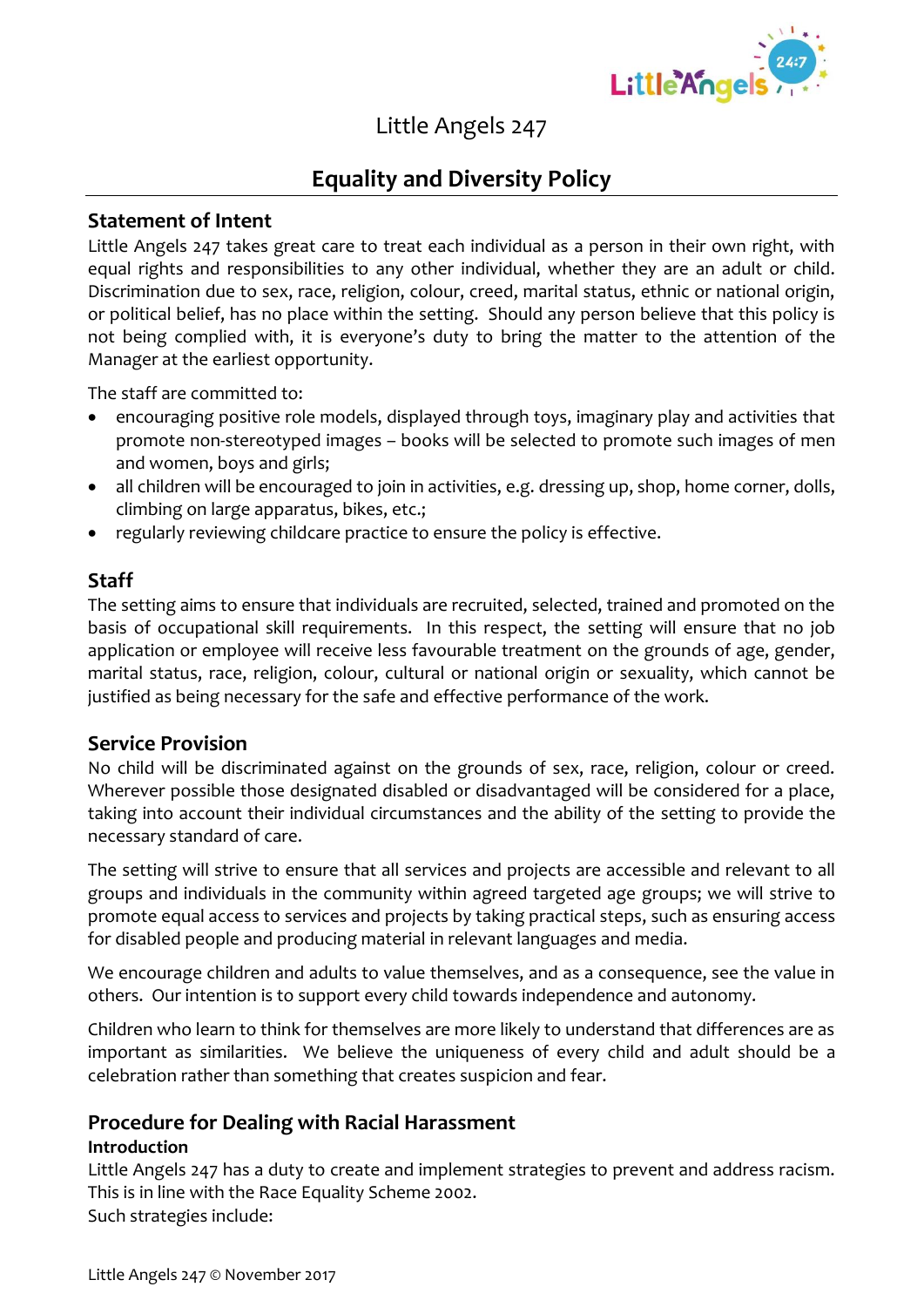

# Little Angels 247

- that the setting records all racist incidents;
- that all recorded incidents are reported to the child's parents/carers and when appropriate to the relevant authority.

Parents have a right to know when racism occurs and what actions the setting will take to tackle it.

In the Equality Act 2010 there is a statement of the duty "to promote harmony and good relations" between groups in society. We have a statutory responsibility to monitor, review and eliminate racial discrimination.

#### **Definition of Racial Harassment**

"Violence which may be verbal or physical and which includes attacks on property and people because of their race, nationality, ethnic origins; when the victim believes that the perpetrator was acting on racial grounds and/or there is evidence of racism" (Equality and Human Rights Commission).

#### **Examples of Racial Harassment**

- Physical assault against a person or group of people
- Derogatory name calling, insults and racial jokes
- Racist graffiti and written insults
- Provocative behaviour such as wearing racist badges and insignia and the distribution of racist literature
- Threat against a person or group of people because of their colour and race
- Discriminatory comment including ridicule made in the course of discussions in class or elsewhere
- Patronising words or actions

#### **Procedure**

- All staff in the setting should be aware of any racial harassment taking place.
- They must intervene firmly and quickly to prevent all forms of racial harassment. Any allegation should be taken seriously and reported to the Manager.
- Each incident should be investigated and recorded in detail as accurately as possible. This record should be available for inspection by staff, and parents where appropriate, on request.
- The Manager is responsible for ensuring that incidents are handled appropriately and sensitively and entered in the Manager's book. Any pattern of behaviour should be indicated. Perpetrator and victim's initials may be used in the record book, as information on individuals is confidential to the setting.
- Where an allegation is substantiated following an investigation, the parents/carers of children who are victims should be informed of the incident and of the outcome.
- Continued racial harassment may lead to exclusion, but such steps should only be taken when other strategies have failed to modify behaviour.
- Adults found to be perpetrators must be reported immediately to the Manager.

### **Setting Staff**

All staff should be alert and seek to overcome ignorant or offensive behaviour based on fear or dislike of racial distinctions that children or adults may express in the Setting.